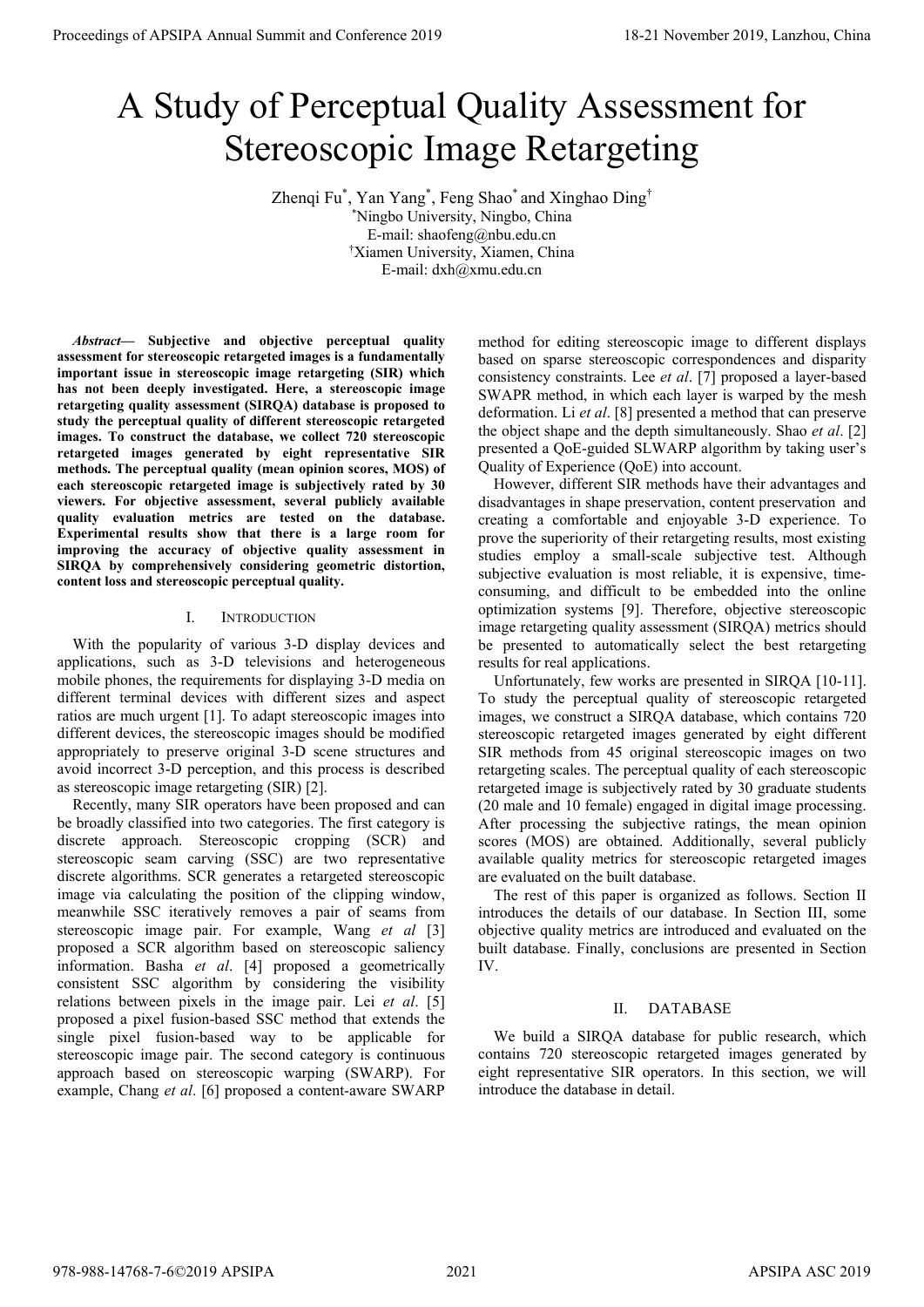

Fig. 1. Examples of stereoscopic retargeted images generated by eight SIR algorithms. (a) Original image. (b) MSC. (c) MSNS. (d) CPC. (e) SSCL. (f) GCSSC. (g) VASSC. (h) QOE. (i) SLWAP.

## *A. Original Images*

Content-aware SIR methods generate retargeted images with high perceptual quality in which the background content can be directly removed or efficiently compacted, while the important foreground objects will be preserved. Furthermore, 3-D experiences such as visual comfort and depth perception have a crucial impact on SIR. In order to build a reasonable database and effectively reflect the performance of different SIR algorithms, we select 45 original stereoscopic images, including natural scenery, foreground object, geometric structure, face and people, and other indoor and outdoor scenes. Moreover, the original stereoscopic images selected in this paper have different disparity ranges, which can be used to clarify the influence of depth and visual comfort.

## *B. Retargeting Methods*

Eight representative SIR methods including four discrete methods and four continuous methods are applied to build the database. In our database, the resolution of all original stereoscopic images is adjusted only in horizontal direction, and all original stereoscopic images are resized on two scales (shrinking the width to 75% and 50% of the original width) according to most of the existing SIR operators. The selected SIR algorithms are detailed in the following.

• Monocular seam carving (MSC) [12]: left and right images

are resized by seam carving algorithm respectively.

- Monocular scale and stretch (MSNS) [13]: left and right images are resized by scale and stretch algorithm respectively.
- Content persistent cropping (CPC) [3]: using stereoscopic saliency information to calculate the position of the clipping window and automatically cropping the original stereoscopic image.
- Stereo scaling (SSCL): simply scaling the stereoscopic image into the target size.
- Geometrically consistent stereo seam carving (GCSSC) [4]: removing pixels that belong to the non-informative regions in left image and right image at the same time according to the principle of geometric consistency.
- Visual attention guided seam carving (VASSC) [14]: applying stereoscopic visual attention and binocular justnoticeable-difference (BJND) models to select seams in left and right images and seam replacement is performed for the occluded regions to prevent the geometry inconsistency.
- QoE-guided warping (QOE) [2]: taking shape preservation, visual comfort preservation, and depth perception preservation into account, and solving the optimization model in 3-D space. QOE aims to promote the user's quality of experience by preserving 3-D scene structure,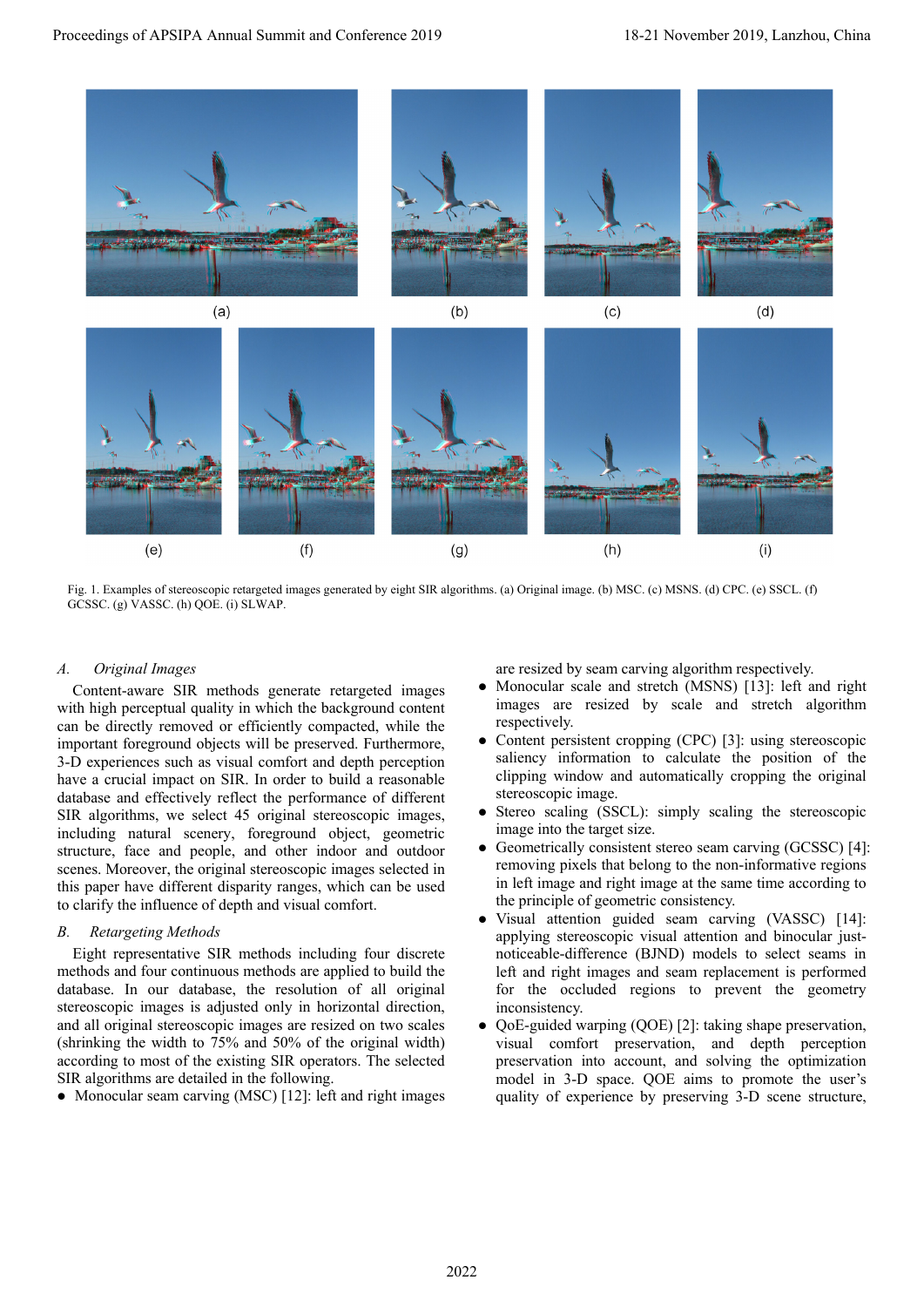and balancing visual comfort and depth perception.

• Single-layer warping (SLWAP) [6]: an objective energy function is optimized based on feature matching and disparity consistency constraint. SLWAP can adapt depth to the comfort zone of the display while preserving the perceived shapes of prominent objects.

Among these eight methods, CPC, GCSSC, MSC and VASSC are discrete methods, while QOE, SSCL, SLWAP and MSNS are continuous algorithms. In particular, MSC and MSNS directly apply 2-D retargeting methods to 3-D images. It is known that some SIR methods aim to preserve the original disparity especially the SSC and SCR based algorithms and other methods aim to optimize the original disparity. In this paper, we focus on assessing perceptual quality of each stereoscopic retargeted image no matter how it is generated and what the resolution is. A set of retargeted images generated by eight SIR methods are shown in Fig. 1.

*C. Subjective Test*

A double stimulus continuous quality scale test methodology was used in the subjective test, in which the reference and the retargeted images are simultaneously presented on the screen. The subjective test environment and condition are described in ITU-R BT.500-11 and ITU-R 1438. A Samsung UA65F9000 65-inch Ultra HD 3D-LED TV with 3-D shutter glasses was used for the test. The default viewing distance was 3 times the screen height. Each stereoscopic retargeted image was randomly displayed on the screen lasting for 10s, and another 5s for voting. In order to avoid the contextual and memory effects on the subjective judgment, retargeted images generated from the same original image will not be presented consecutively. A total of 30 graduate students were participated in the subjective test. During the test, the participants were asked to rate the perceptual quality of stereoscopic retargeted images on a five-level scale: Excellent = 5, Good = 4, Fair = 3, Poor = 2 and Bad = 1. After subjective voting, the raw subjective scores were converted to z-scores, and then scaled to the range of [0, 100] after removing outliers. Finally, the MOS value of each stereoscopic retargeted image is obtained as the mean of rescaled z-scores. Proceeding variation (a)  $\mu$  and Conference 2019 18-21 November 2019 18-21 November 2019 18-21 November 2019 18-21 November 2019 18-21 November 2019 18-21 November 2019 18-21 November 2019 18-21 November 2019 18-21 Novem

#### *D. Analysis and Discussion of the Subjective Score*

After subjective test, the SIRQA database is built, which comprises of the stereoscopic retargeted images and their corresponding MOS values. The MOS distribution is shown in Fig. 2. From Fig. 2, we can observe that the range of MOS is from 20 to 80, and most MOS distributions are concentrated upon the middle quality level, indicating the good separation of subjective quality.

In our database, the average MOS value under 50% retargeting scale (shrinking the width to 50% of the original width) is 39.47, and the average MOS value under 75% retargeting scale (shrinking the width to 75% of the original width) is 60.53, which indicate that it is difficult to preserve 3-D scene structure and avoid incorrect 3-D perception for a large retargeting scale.



#### III. OBJECTIVE QUALITY METRIC

We adopt several publicly available quality evaluation metrics to test the database. The information about the metrics and the objective test results are detailed in the following.

- *A. Quality Metric*
- SIFT-flow [15]: using SIFT descriptors to establish the relationship between the original and retargeted images, and the cost function based on the displacements of adjacent pixels is considered as the dissimilarity measure of two images.
- Bidirectional Similarity (BDS) [16]: computing a bidirectional mapping distances between the patches in the original and retargeted images.
- Earth-Mover's Distance (EMD) [17]: a dissimilarity index defined as the minimal cost in transforming the original distribution into target distribution.
- Hand-Craft and Deep Learned features (HCDL) [18]: using hand-crafted features and deep-learned features to evaluate the quality of retargeted image.
- Aspect Ratio Similarity (ARS) [19]: interpreting the geometric change by a backward registering in Markov random field and evaluating the aspect ratio similarity in local grids.
- Disparity Amplitude and Gradient (DAG) [20]: an attention model based visual discomfort assessment metric that extracted perceptually significant disparity amplitude and disparity gradient features.
- Image Quality and Stereoscopic Perception (IQSP): fusing ARS and DAG features to predict stereoscopic retargeted image quality via Support Vector Regression (SVR).

Since SIFT-flow, BDS, EMD, HCDL and ARS are 2-D image quality evaluation metrics, the mean score of two views is computed as the final perceptual quality for stereoscopic retargeted image. In the experiment, we employ Pearson linear correlation coefficient (PLCC), Spearman rank order correlation coefficient (SRCC) and root mean square error (RMSE) to evaluate the relationship between the objective quality metric scores and the provided MOSs. PLCC and RMSE are calculated after nonlinear regression [21]:

$$
f(x) = \beta_1 \left( \frac{1}{2} - \frac{1}{1 + e^{\beta_2 (x - \beta_3)}} \right) + \beta_4 x + \beta_5
$$
 (1)